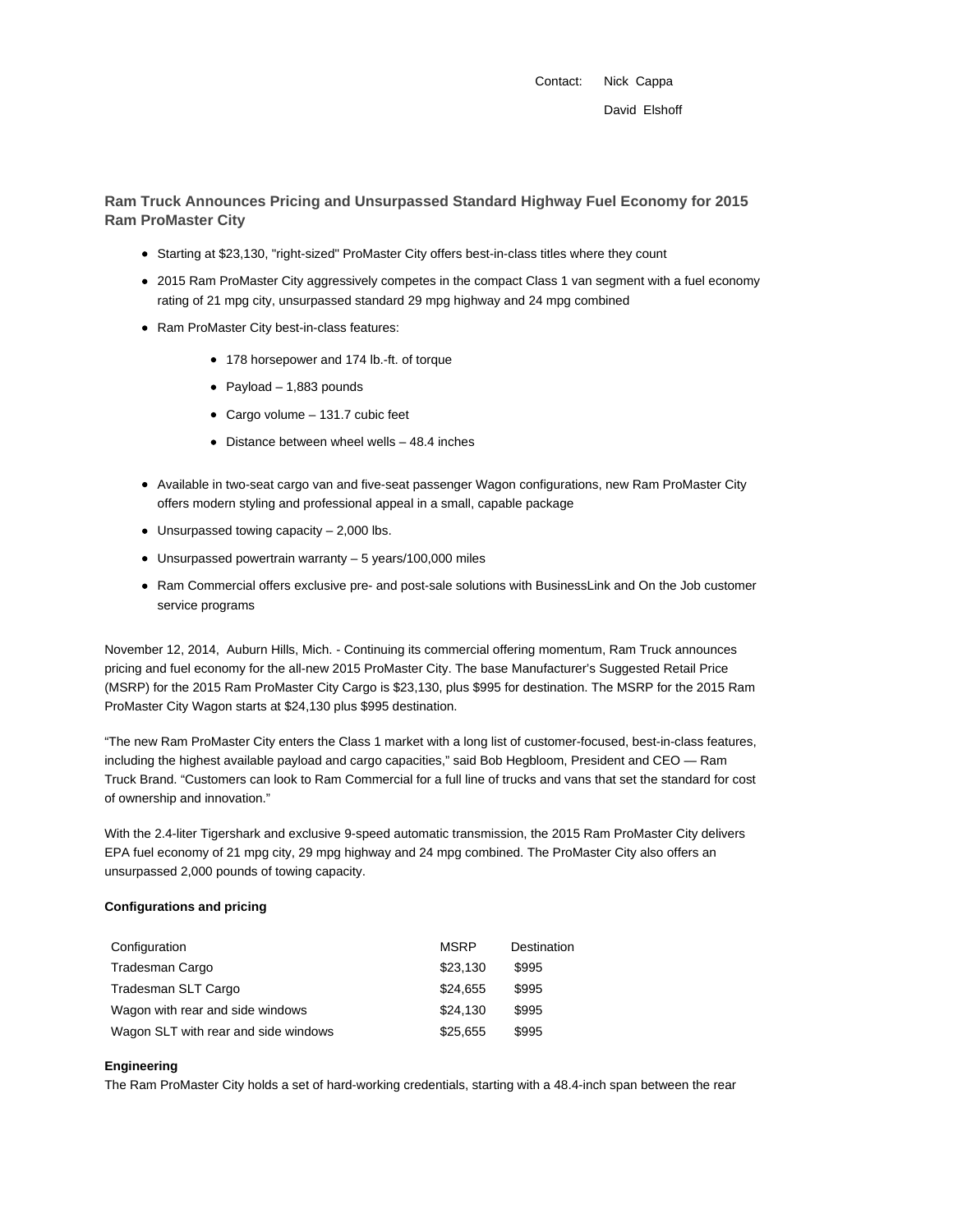wheel wells, the widest in the class. The width between the ProMaster City's wheel wells provides an extra margin of capacity, allowing building materials and pallets to be loaded quickly and easily.

Above the wheel wells, the ProMaster City's nearly vertical side panels offer a width dimension of 60.4 inches. Combined with an interior roof height of 51.8 inches, the result is best-in-class volume of 131.7 cubic feet for the cargo van version of the ProMaster City.

The rear of the Ram ProMaster City is fitted with 60/40 split rear doors. Using lessons learned from European customers, the larger door swings open toward the traffic (driver) side of the van, making it easy to quickly access larger cargo items and not block the path to the curbside of the van

The five-passenger wagon version of the Ram ProMaster City is equipped with a three-passenger second row. The second-row seating is split 60/40, with each section capable of folding and tumbling forward to expand cargo room.

## **Powertrain**

The all-new 2015 Ram ProMaster City is powered by the 2.4-liter Tigershark I-4 generating a best-in-class 178 horsepower at 6,400 rpm, while its peak torque – 174 lb.-ft. (231 N•m) at 3,900 rpm – is greater than any standardequipment engine in the segment.

The centerpiece of the all-new ProMaster City's powertrain is its segment-exclusive nine-speed automatic transmission. The ProMaster City is the first commercial van ever to feature a nine-speed automatic, and one of the first vehicles to be so equipped in automotive history.

# **Manufacturing**

The 2015 Ram ProMaster City is assembled at the TOFAS plant in Bursa, Turkey. Awarded the World Class Manufacturing Gold Medal, this 3.6-million-square-foot (83.7-acre) state-of-the-art plant also assembles the Fiat Doblò. The optional cargo van configuration is upfitted at the Chrysler Group Transformation Center in Baltimore, Maryland.

## **Ram Commercial Marketing**

In many cases, the owner is not the operator, which creates a unique sales and marketing dynamic. Ram Commercial offers a complete approach with a company-wide strategy supported by all organizations and a dedicated sales force. Marketing efforts speak directly to commercial buyers both visually and verbally, and improved customer targeting benefits from laser-focused channels, such as tradeshows, commercial websites and trade publications. The division is supported throughout the entire network, including local advocates, operation managers, sales specialists and an extensive dealer network.

Top reasons for purchase in the segment:

- Value
- Quality, reliability, dependability
- Cargo space and payload
- Total cost of ownership

# **Ram Truck Total Cost of Ownership (TCO)**

Commercial customers in particular face balancing the challenges of opportunity costs, fuel pricing, reduced budgets, new technology and durability. Total Cost of Ownership (TCO) calculations are helpful in making purchase and operational decisions. Ram Truck offers best-in-class TCO for commercial truck owners. The Ram 1500 features a standard V-8 engine, with best-in-class entry level capability and impressive resale value, allowing owners to recover more upfront costs. All Cummins diesel-powered Ram trucks feature a 15,000-mile oil change interval and a best-inclass diesel exhaust brake increases frictional brake life by three times the market average. Ram truck also offers the most upfitter-friendly solutions in the industry, reducing the initial costs for specialty trucks such as crane, roll-back or dump bed upfits. Topping it off, Ram offers a best-in-class 5-year/100,000-mile powertrain warranty, proof of the quality built into each truck and van.

#### **Ram Commercial lineup**

The Ram Truck brand continues to establish its own identity and clearly define its customer. The brand has emerged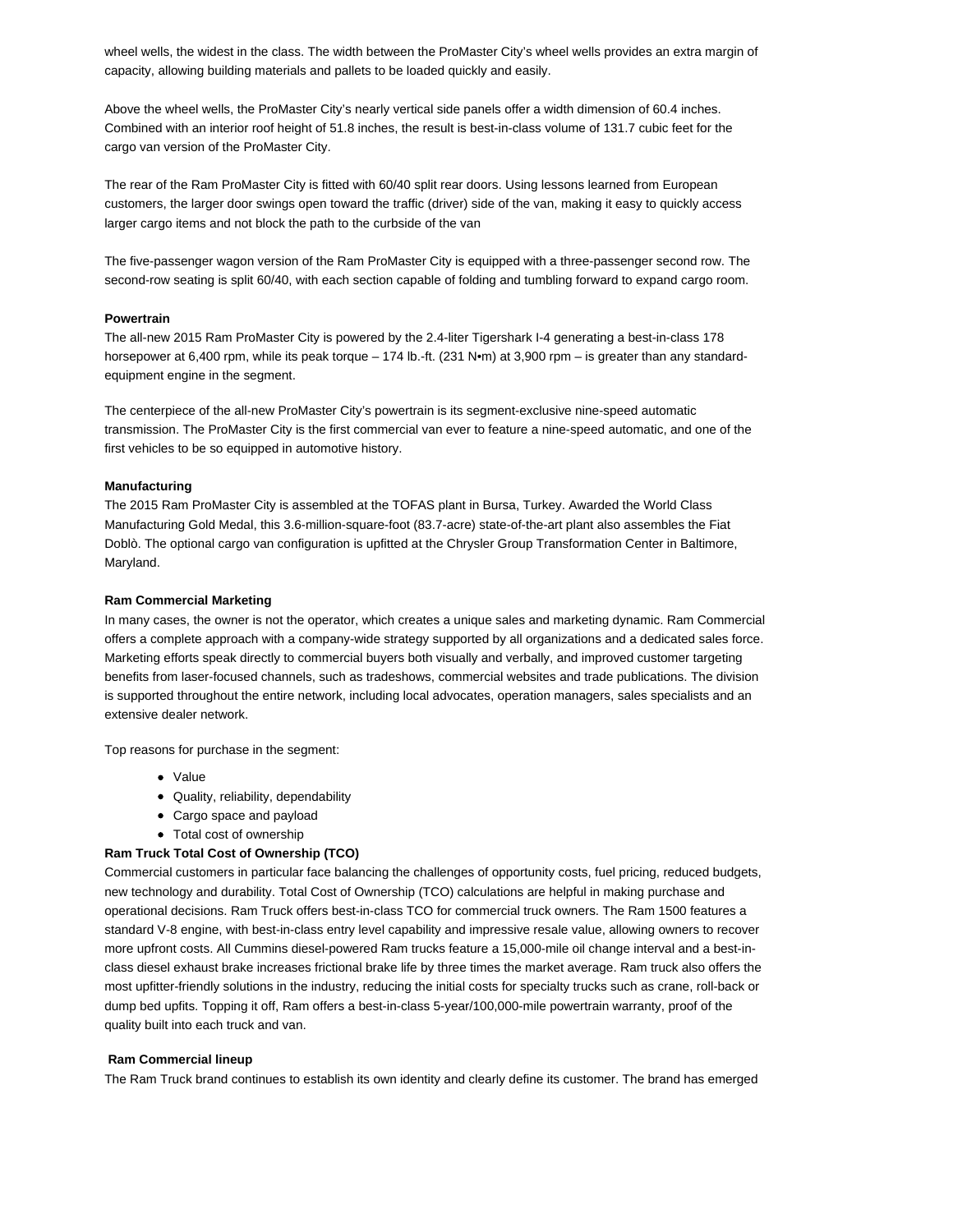as a leader by investing in new products, infusing them with durable powertrains, robust chassis, new technology and features that further enhance their capabilities while delivering low total cost of ownership. Commercial truck and van customers have a demanding range of needs and require their vehicles to perform at any time. The Ram 1500, 2500 and 3500 pickups; 3500, 4500 and 5500 Chassis Cabs; Ram ProMaster City and Ram ProMaster vans are designed to deliver a total package.

# **About BusinessLink**

BusinessLink is a free program that connects business owners with a network of Chrysler Group dealers that are specially equipped to work with small businesses. Nationwide, Chrysler Group's more than 800 BusinessLink dealers offer the convenience of one-stop sales and service essential to help commercial/small businesses stay on the road to profitability. Business owners may access this free membership program with proof of business ownership at any BusinessLink dealer.

Benefits include no dues or fees, specialized in-dealership commercial/small business sales and service personnel, extended service and repair hours, priority next-available-bay service, free shuttle service, 24/7 towing service, free loaners for select vehicles, expertise in commercial financing options and unique business variable incentives. Find a local BusinessLink dealer at (877) 2THELINK.

## **About "On The Job"**

Chrysler Group's "On The Job" vehicle program provides commercial/small business owners a variety of incentives and discounts to assist them in purchasing, servicing and customizing vehicles to specifically address their unique professional needs. Custom upfit allowances, service contracts, Mopar certificates and cash allowances are just a few of the stackable incentives that business owners can use at any of Chrysler Group's 2,384 dealerships. Business owners may take advantage of these incentives in addition to existing BusinessLink or retail specials. Most Chrysler Group vehicles qualify for On The Job program advantages when the vehicle is purchased for business use. For On The Job program information, call (877) ONTHEJOB.

#### **Ram Truck Brand**

In 2009, the Ram Truck brand launched as a stand-alone division, focused on meeting the demands of truck buyers and delivering benchmark-quality vehicles. With a full lineup of trucks, the Ram 1500, 2500/3500 Heavy Duty, 3500/4500/5500 Chassis Cab, ProMaster and ProMaster City, the Ram brand builds trucks that get the hard work done and families where they need to go.

Ram continues to outperform the competition and sets the benchmarks for:

- 1,075 lb.-ft. of torque with Cummins Turbo Diesel
- Towing capacity of 37,090 lbs. with Ram 3500
- Segment first 1,000 lb.-ft of torque with Cummins Turbo Diesel
- Payload of 7,680 lbs. with Ram 3500
- Most luxurious: Ram Limited with real wood, real leather and 12-inch Uconnect touchscreen
- Best ride and handling with exclusive link coil rear and auto-level air suspensions
- Most interior space with Ram Mega Cab
- The most cargo space available in any traditional full size cargo van
- Most capable full-size off-road pickup Ram Power Wagon
- Ram 1500, America's most powerful half-ton diesel pickup with 480 lb.-ft. of torque, achieves an unsurpassed 33 mpg highway and delivers up to 1,000 miles of range on a single tank of fuel
- Ram 1500 TRX is the quickest, fastest and most powerful mass-produced pickup truck in the world
- Most awarded light-duty truck in America
- Highest owner loyalty of any half-ton pickup

The latest J.D. Power APEAL study - which rates the emotional bond between customers and their vehicles – named the 2021 Ram 1500 as the best vehicle in the large light-duty pickup category. This marks the second straight year Ram 1500 has received top honors.

The Ram 1500 lineup includes the Know & Go mobile app featuring an immersive experience for customers who want to learn more about their vehicles.

Ram is part of the portfolio of brands offered by leading global automaker and mobility provider Stellantis. For more